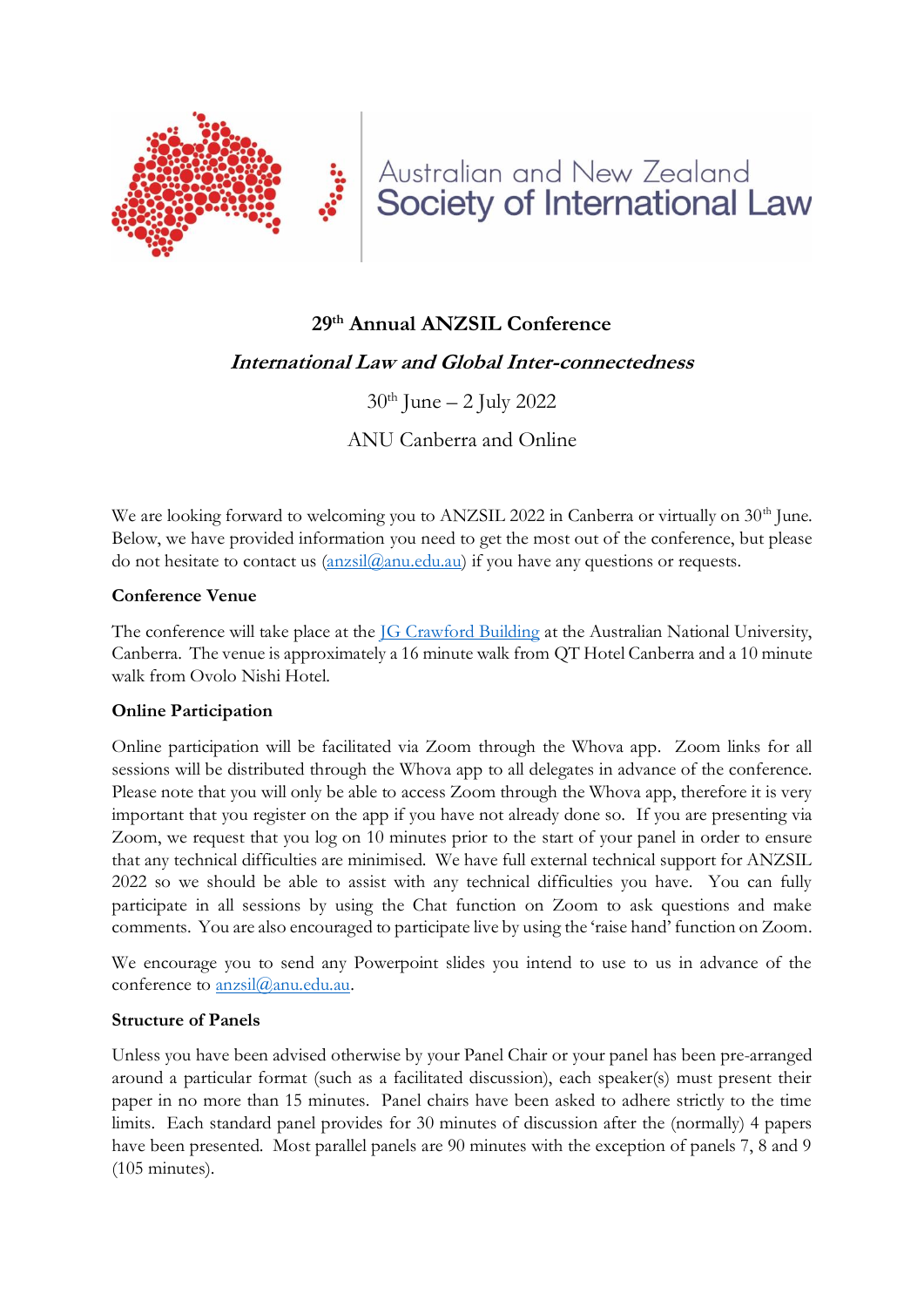Each panel chair will be supported by a student helper who will assist in monitoring online questions and comments.

# **Conference Program**

The conference program is available on the Whova app for all registered delegates. It is also available as a [PDF on the ANZSIL website](https://www.anzsil.org.au/resources/Conferences/2022%20Conference/2022%20ANZSIL%20Conference%20Program.pdf) and includes the abstracts of all panels/ papers and the biographies of speakers and chairs. The timing of all sessions in the PDF programme is AEST. The timing of all sessions on the Whova app should be adapted to your particular time zone.

# **Using Whova at ANZSIL 2022**

We are very excited to welcome delegates to the ANU and are aware that for many of us this is the first 'in person' conference in the last couple of years. However, we encourage all delegates to register with the Whova app and to use that app to network with both in-person and online participants. You are able to connect with specific panel members, send messages to colleagues and share your work. Please note that all updates to the program and communications from the conference organisers will come through the Whova app.

# **ANZSIL Interest Group Meetings**

ANZSIL Interest Group Meetings will take place on Thursday lunchtime (1.15 – 2.15pm) (IPSIG, GSIL, HTIL) and Friday afternoon tea (3pm – 4pm) (OIELIG and IELIG). Interest Group chairs will advise their members as to whether online participation at interest group meetings will be facilitated and, if so, will provide the relevant Zoom link to members.

# **ANZSIL AGM**

The ANZSIL AGM will take place 12.30 – 1.30 on Friday 1 July. Documents associated with the AGM and the relevant Zoom link will be distributed to ANZSIL members in advance of the AGM.

# **Conference Dinner**

The conference dinner will take place at 7pm on Friday 1<sup>st</sup> July at [Old Parliament House](https://functionsatoph.com.au/) (OPH) in Canberra, the home of the Federal Parliament from 1927 to 1988. The bar will open from 6pm and drinks are not included in the cost of the dinner. It is not possible to register for the dinner after 15 June, but if you have not registered and would like to attend the dinner please email  $anzsil(\partial_{\xi}$ anu.edu.au or speak to a member of the conference organising committee at the conference as it is possible that places at the dinner may become available before or during the conference. If you have registered for the dinner but are subsequently not able to attend please email [anzsil@anu.edu.au](mailto:anzsil@anu.edu.au) as soon as possible to let us know. If we are able to offer your place to another delegate we will be able to refund the dinner fee.

We are very excited to inform you that the traditional ANZSIL public international law quiz will be running during the dinner!

OPH is approximately a 37 minute walk from Ovolo Nishi Hotel, a 34 minute walk from the QT hotel and a 39 minute walk from the JG Crawford Building.

# **CIPL 2022 Annual Kirby Lecture in International Law**

ANZSIL delegates are most welcome to register for the Annual Kirby Lecture, which, in 2022, will be delivered by Professor Anne Orford, Melbourne Law School, on the topic of *Why It's Time*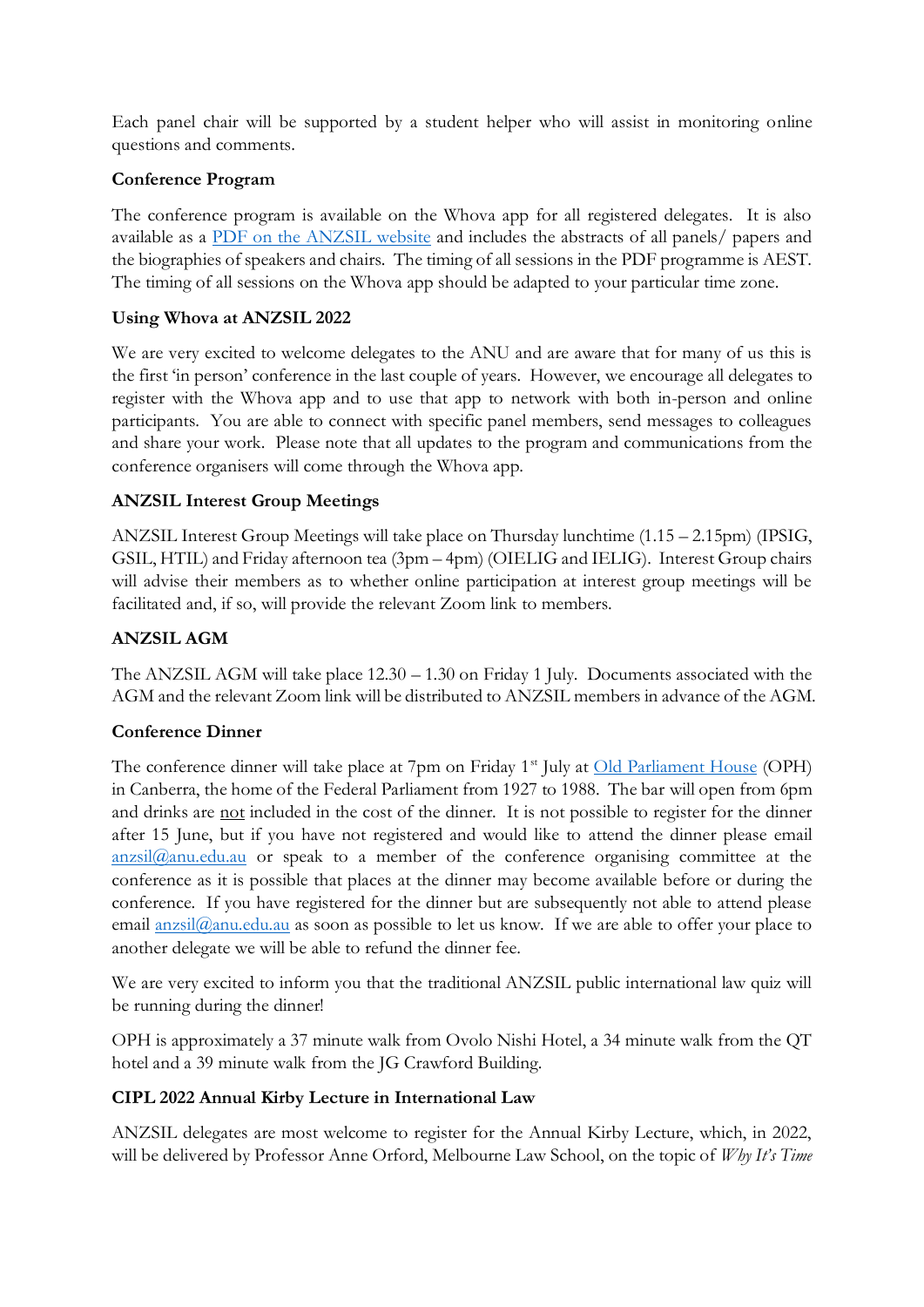*to Terminate the TRIPS Agreement.* The lecture will take place on Thursday  $30<sup>th</sup>$  June 6pm – 7pm AEST, Molonglo Theatre, JG Crawford Building, ANU. You can register [here.](https://www.eventbrite.com.au/e/2022-annual-kirby-lecture-in-international-law-tickets-336866766567?aff=erelexpmlt)

### **Sustainability at ANZSIL 2022**

Academic conferences typically come with a significant environmental cost. We have made a concerted effort to ensure that ANZSIL is as sustainable as possible without compromising the experience of delegates. We are aware there is more to do in this space.

All food during the conference will be vegetarian or vegan and served on crockery in order to minimise waste and lower our carbon footprint.

ANZSIL 2022 will be plastic free. As a consequence we are not providing normal name badges and we ask delegates to bring their own badges. Recycle a badge from an earlier conference, bring your institutional badge or get creative! We will have sticky (non-plastic) labels for anyone who does not bring a name badge. We are also not providing water bottles so please bring your own bottle to fill up at the venue.

We will not be providing paper copies of the ANZSIL 2022 program at the conference in order to minimise waste. The program is available to download from the [ANZSIL website](https://www.anzsil.org.au/resources/Conferences/2022%20Conference/2022%20ANZSIL%20Conference%20Program.pdf) and is also available on the Whova app.

In order to offset some of the  $CO<sub>2</sub>$  produced by or associated with ANZSIL 2022 a small proportion of your registration fee will be used to make a donation to [Greening Australia.](https://www.greeningaustralia.org.au/) If you are travelling to Canberra by plane we encourage you to think about offsetting your  $CO<sub>2</sub>$  emissions. You can do this through [Air New Zealand](https://www.airnewzealand.co.nz/sustainability-customer-carbon-offset) and [Qantas](https://www.qantas.com/gb/en/qantas-group/acting-responsibly/our-planet/carbon-offsetting.html) as well as most other airlines.

### **Wifi**

Wifi will be available throughout the conference.

# **COVID-19**

We aim to ensure that ANZSIL 2022 is as COVID safe as it can be. The lecture theatres we are using are large and should provide ample room for social distancing. We will be using both floors of the Crawford Building for lunch/ breaks and will be encouraging delegates to spread out.

ANU requires all conference delegates to wear masks during the conference except when speaking on a panel or eating. We are aware that some delegates may have a legitimate exemption to this rule. We will ensure that there are masks available for use by delegates but we encourage you to bring your own.

We encourage delegates to take a Rapid antigen test (RATs) prior to coming to the conference venue.

If you test positive for COVID-19 prior to or during the conference **you are not permitted to come to the conference venue or conference dinner**. If you develop symptoms prior to or during the conference, irrespective of whether you test positive for COVID-19, **you are not permitted to come to the conference venue or conference dinner.** All in-person registrants will also have access to the Zoom links so if you are not able to come to the venue but feel well enough you can present your paper and participate online through the Whova app.

We encourage all delegates to familiarise themselves with the COVID-19 rules that currently apply [within the ACT.](https://www.covid19.act.gov.au/restrictions/current-restrictions) In particular, we note that international travellers entering ACT are encouraged